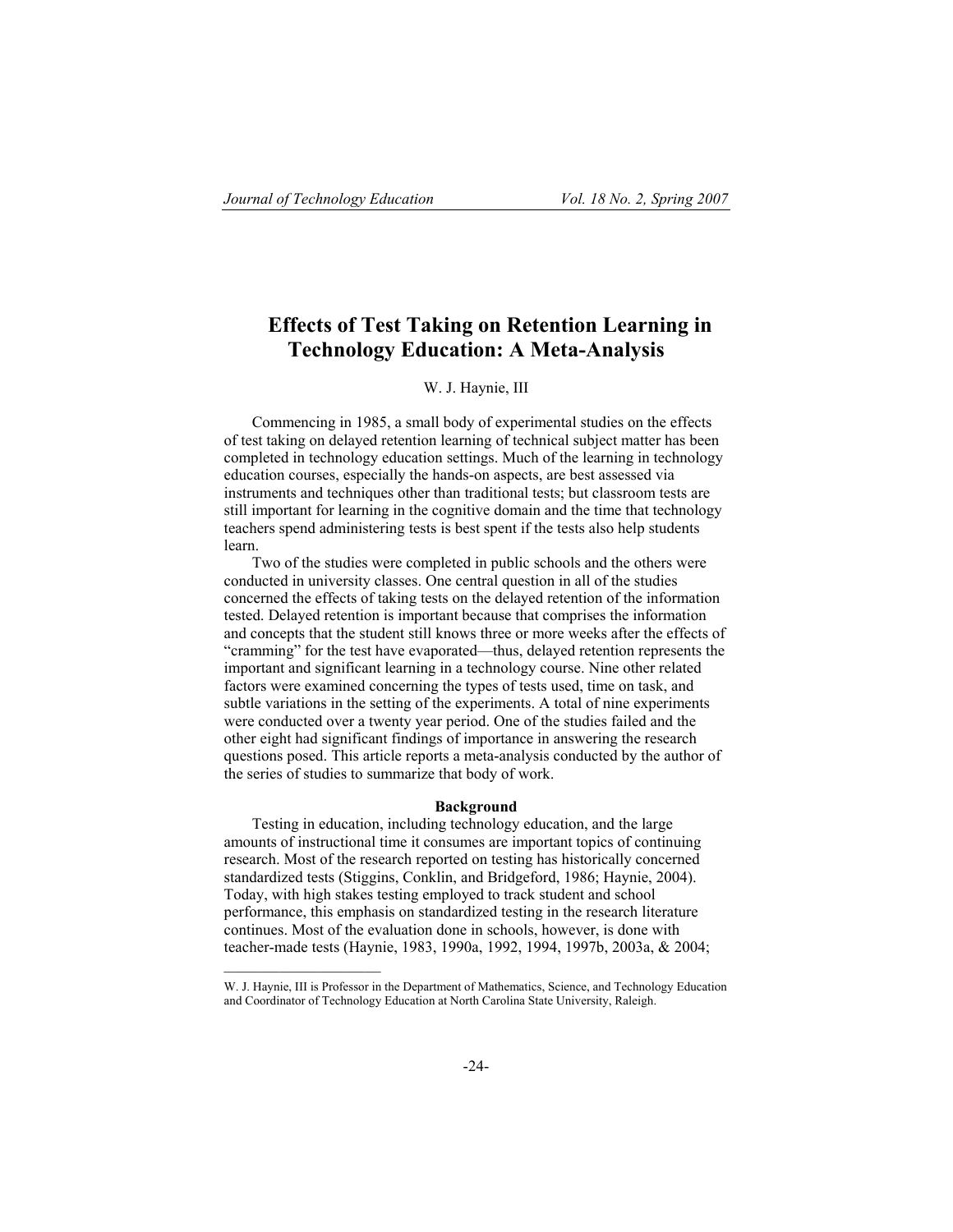Herman & Dorr-Bremme, 1982; Mehrens, 1987; Mehrens & Lehmann, 1987; Newman & Stallings, 1982). Research efforts on the effects of teacher-made tests and other issues surrounding them such as frequency of use, quality, investment of the time required to administer and return them, benefits for student learning, optimal types to employ, and usefulness in evaluation add valuable findings to the body of knowledge for educators. The available findings on the quality of teacher-made tests cast some doubt on the ability of teachers to perform evaluation effectively (Burdin, 1982; Carter, 1984; Fleming & Chambers, 1983; Gullickson & Ellwein, 1985; Haynie, 1983, 1992, 1997b; Stiggins & Bridgeford, 1985). Mehrens and Lehmann (1987) cite the importance of teacher-made tests in the classroom and their special ability to be tailored to specific instructional objectives. Evaluation through teacher-made tests in schools is an important and needed part of the educational system (including technology education classes) and a crucial area for research (Haynie, 1983, 1990a, 1992, 2003a; Mehrens & Lehmann, 1987).

Marsh (1984) reported that, despite fears of tests and distaste for them, students in an experimental study self-reported that they studied more for material which was to be tested in-class. This finding was consistent across groups—both those who had been tested in-class and those who had been tested by take-home methods reported that they learn more when facing an in-class test. Mixed findings on the anxiety caused by tests have been reported by Denny, Paterson, and Feldhusen (1964), and Marsh (1984). Several studies have demonstrated the positive effects of in-class tests on retention (Duchastel, 1981; Haynie, 1990b, 1991, 1994, 1995, 1997a, 2003a, 2004; Nungester & Duchastel, 1982). All of the studies by Haynie were completed in technology education settings with technical subject matter. Some studies have shown positive effects of reviews instead of tests on retention (Haynie, 1990a; and Nungester & Duchastel, 1982). Haynie (1995) showed some benefits of post-test reviews on retention.

Haynie (1990a) initiated a series of experimental studies to examine the issues concerning teacher-made tests and their effects on retention learning in technology education. A protocol was developed following the general methodology of Nungester & Duchastel (1982) with only those changes needed to adapt it to a technology education setting. The subject matter consisted of concepts, factual information, and applications concerning modern "high tech" materials (including composites, exotic metals, and heat shielding materials) developed or used in the NASA space exploration program. The information was presented via videotapes, including live demonstrations, script written by the researcher, excerpts from NASA "Tech Briefs" and other publications, and graphs/charts showing the relationships of various characteristics of the materials under study. Due to two unrelated factors, this first study failed to make any significant findings on the research questions posed concerning the learning effects of testing. One problem was a weakness of the 20-item test instrument used to collect the data and the other was failure of teachers to follow important directions crucial to the design of the study. The teachers were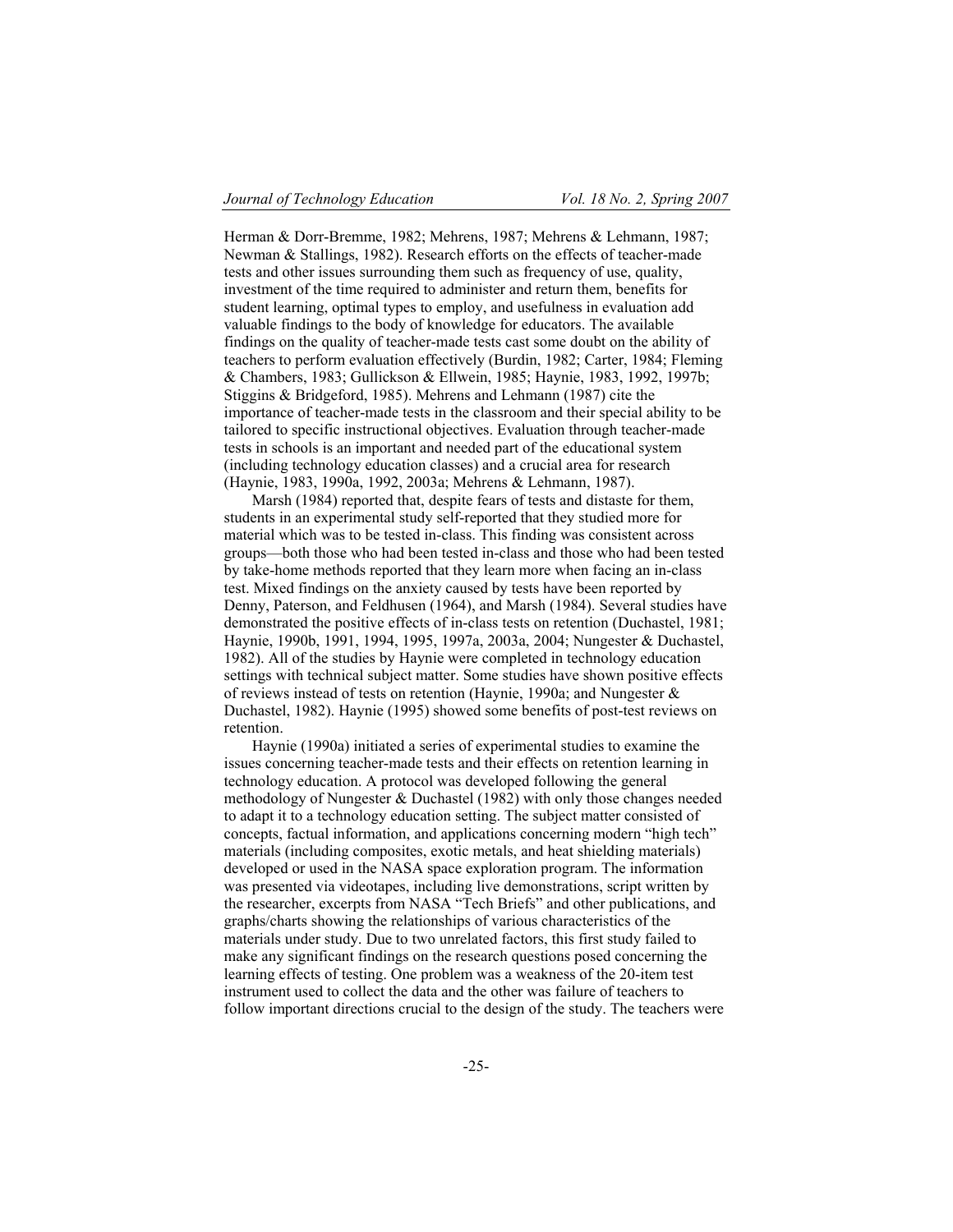instructed to isolate participants from distracting activities nearby in their regular open-space lab by using another room pre-arranged by the researcher. Instead, half of the teachers showed the videotapes and administered the tests in the open-space lab while other groups worked on project construction activities—thus greatly confounding the experiment. Though there were some non-significant trends in the data from the teachers who had cooperated, overall there were no significant findings about the research questions posed. This study had some unrelated serendipitous findings concerning difficulties in presenting effective instruction in open-space environments which were reported in a minor journal (Haynie, 1990a). This study is not included in the meta-analysis presented here. Its importance, however, is that it laid the groundwork for the later successful investigations. The 30-item version of the instrument that resulted was used for the entire series of studies that followed. Eight successful experiments were then conducted and reported (Haynie 1990b, 1991, 1994, 1995, 1997a, 2003a, 2003b, and 2004). This meta-analysis examines the key findings of those eight studies.

# **Methodology of the Experiments**

The protocol for the experiments, as approved by the university human subjects review panels (first at George Mason University and then at North Carolina State University) involved the initial instruction of all groups, a test or no-test treatment, a three-week delay period, and a final unannounced delayed retention test on the same information. Initial instruction in the first two efforts (conducted in public schools) was via a videotape developed by the researcher and his graduate students. All of the other studies were conducted in university classes with instruction via printed text materials. In the text-based studies, the information on "high tech" materials and their applications was presented in a booklet developed by the researcher that included original text, excerpts from NASA "Tech Briefs" and other publications, graphs/charts, and discussion of civilian applications of the materials studied. The booklet included a table of contents, text, halftone photographs, line drawings, and a full index to make it parallel with any regular course textbook. In the earliest studies all participants were informed that their scores on initial tests (if given) would not count in their course grade because the unit was newly added to the course and final materials were still in development (Haynie, 1990b, 1991, 1994, and 1995). This factor was criticized by reviewers of the early studies who questioned whether students had taken the unit of study seriously and had actually "given a good, honest effort" as requested during the directions for the unit. Therefore, some of the same questions were revisited in later studies (Haynie, 1997a, 2003 a, 2003b, and 2004) in which all students knew from the start that their grades would be affected by any tests taken in the unit (except, of course, the unannounced delayed retention test which was still voluntary and used for research purposes only).

The delayed retention test had 30 items. Twenty of these items were alternate forms of the items used in initial tests for those groups who were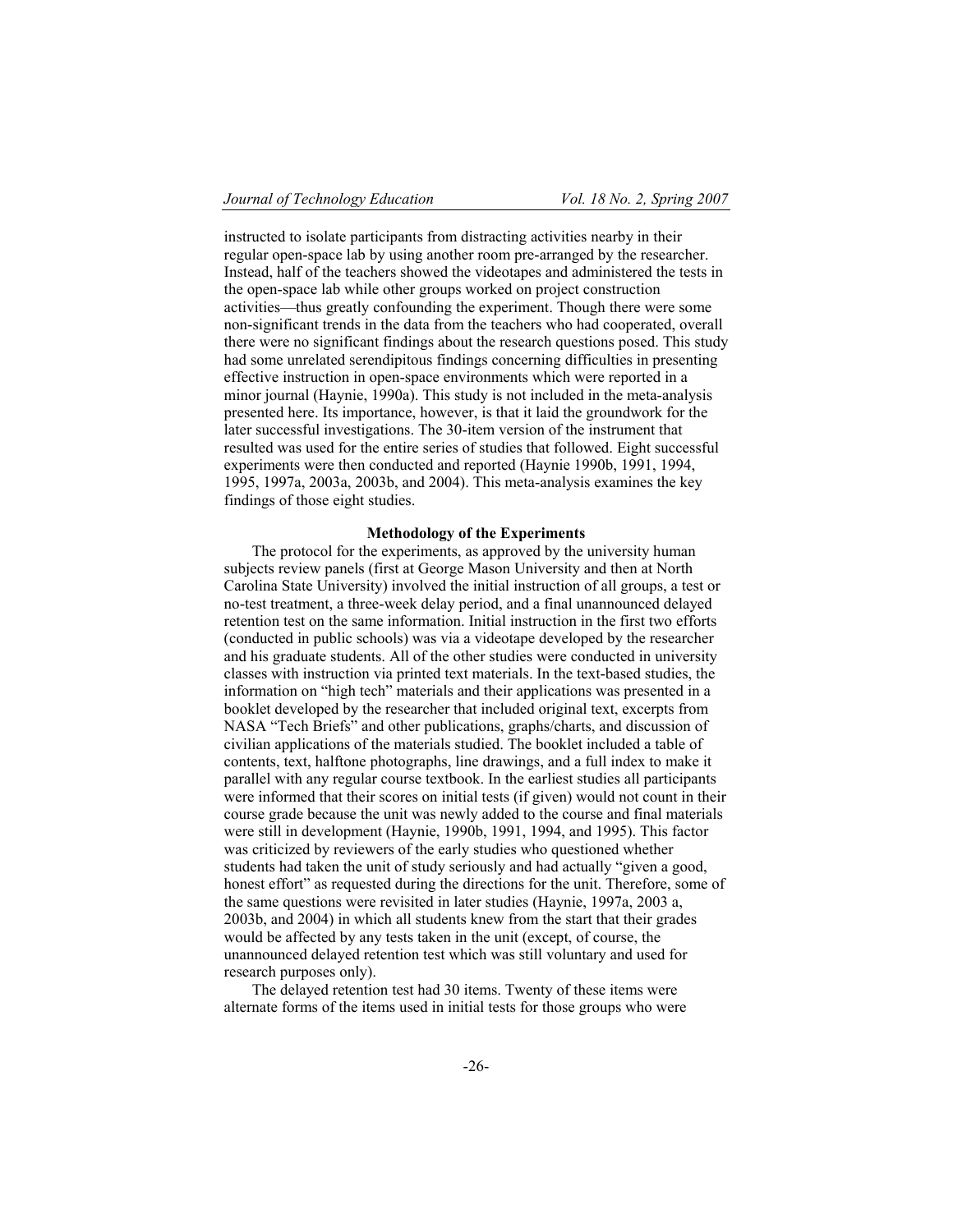initially tested. The remaining ten items comprised a subtest of novel information used to determine if students studied the entire booklet or simply hunted for the answers via the index (in cases where take-home tests were used or study questions were provided). Those ten items were interspersed so that students would not perceive them differently from the original twenty. The tests operated chiefly at levels 1-3 of Bloom's taxonomy: Recall of facts, conceptual understanding, and application of learning to novel situations. Each level was represented equally. The delayed retention test scores were the only data analyzed to answer the research questions.

Another factor criticized in some of the early studies concerned assurance of equality in ability of the groups participating. In the earliest studies (Haynie 1990a, 1990b, 1991, 1994, and 1995) random assignment was the only technique used to assure equal ability in the groups. Each experimental group was comprised of several intact class sections combined together to form one group. This technique provided an adequate *n* for the experiments to have acceptable power and also reduced the likelihood of extraneous variables such as time of day, semester, teacher (graduate assistant) conducting the class, or other factors from systematically affecting any particular experimental or control group. Since the course sections generally enrolled 20 or fewer students, two to four independent sections (randomly assigned) were required to make each experimental or control group (ranging from 35 to 71 depending upon how many groups were compared in each study). In all studies the *n* for the groups compared within a particular experiment was very similar.

The researcher felt that this randomization process was adequate assurance of equal entering ability among groups. However, following the advice of the most critical reviewers, in the final four studies (Haynie, 1997a, 2003a, 2003b, and 2004) the researcher demonstrated equality via a related "metals pretest" administered immediately before the experiment began. The study topic in the experiment involved high-tech and composite materials, so the metals pretest (covering the unit studied just prior to the experiment) was viewed as an adequate indicator of equal ability. In none of those experiments was a difference found in entering ability for either the experimental or control groups.

Normal precautions were taken to assure adequate lighting, temperature control, quiet atmosphere, limited distractions, and other comfort and privacy factors to provide an acceptable test environment. All directions concerning participation in the studies were read from prepared scripts to avoid confounding factors. The delayed retention test was carefully prepared and evaluated with reliability ratings between .69 and .74 for various studies within the series using Cronbach's Coefficient Alpha. According to Thorndike and Hagen (1977), tests with reliability approaching .70 are within the range of usefulness for studies of this type. All study materials were collected following the initial two-week instruction period and were maintained in secure storage to prevent advance information for future groups of students. In a debriefing session following the experiment, students were requested not to share any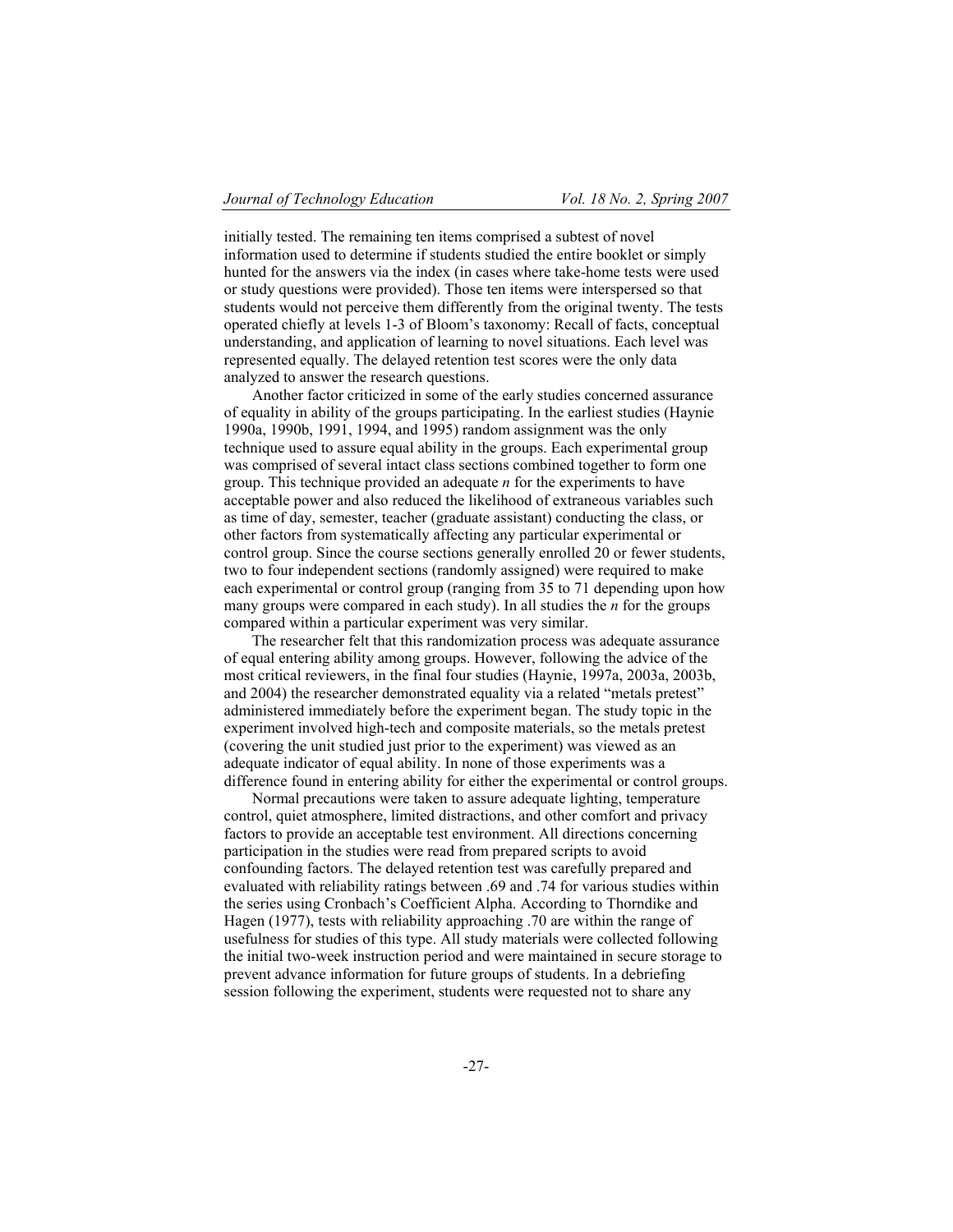information about the experiment, its methods or purposes, or the unit of study with their peers.

The factors involving the types of test or no-test conditions, use of study questions or reviews, and exactly what was announced prior to or during study of the unit of information were the various treatments in the investigations (independent variables) and the performance on the delayed retention test was the common dependent variable in all of the experiments. This consistency allows reasonable comparison of results in this meta-analysis. Readers who desire more specific details about the treatments used in any particular study are encouraged to read the original reports as published.

# **Methodology of the Meta-Analysis**

The methodology of this meta-analysis involved calculation of the "Effect size"  $(\Delta)$  for each factor of interest in all studies which examined that factor (Borg & Gall, 1989). The effect size was found using the formula:

$$
\Delta = \frac{\overline{X}_{Exp} - \overline{X}_{Con}}{SD_{Con}}
$$

Once the effect sizes were determined, they were also averaged with consideration of the *n* of each mean to find a weighted "Mean effect size". The Effect sizes, Mean effect sizes, and Number of positive findings are reported for ten research questions of interest in Table 1, following procedures used by Mayer and Moreno (2002) in a similar effort. The remainder of this report examines the composite findings on these research questions.

# **Findings**

Ten questions were considered in the eight experimental studies. All of the studies sought answers to two of those (generalized) questions:

- Does taking a test increase retention learning? (Factor 2 on Table 1), and
- ! Does time on task (including tests) increase retention learning? (Factor 3).

The remaining 8 factors  $(1, 4, 5, 6, 7, 8, 9, \text{ and } 10)$  were only considered in one or two studies each. There were significant positive findings on six of the eight remaining related research questions with only factors 1 and 5 having no supportive significant findings. There were slight non-significant positive trends supporting factors 1 and 5. Discussion of each of the research questions and the studies which examined them follows.

# *Factor 1: Does prior knowledge of an upcoming test increase retention learning?*

In the two experiments in which a group was told to expect a test but they did not actually receive a test, they showed only slightly higher achievement on delayed retention vs. groups told they would not be tested (Haynie, 1990b,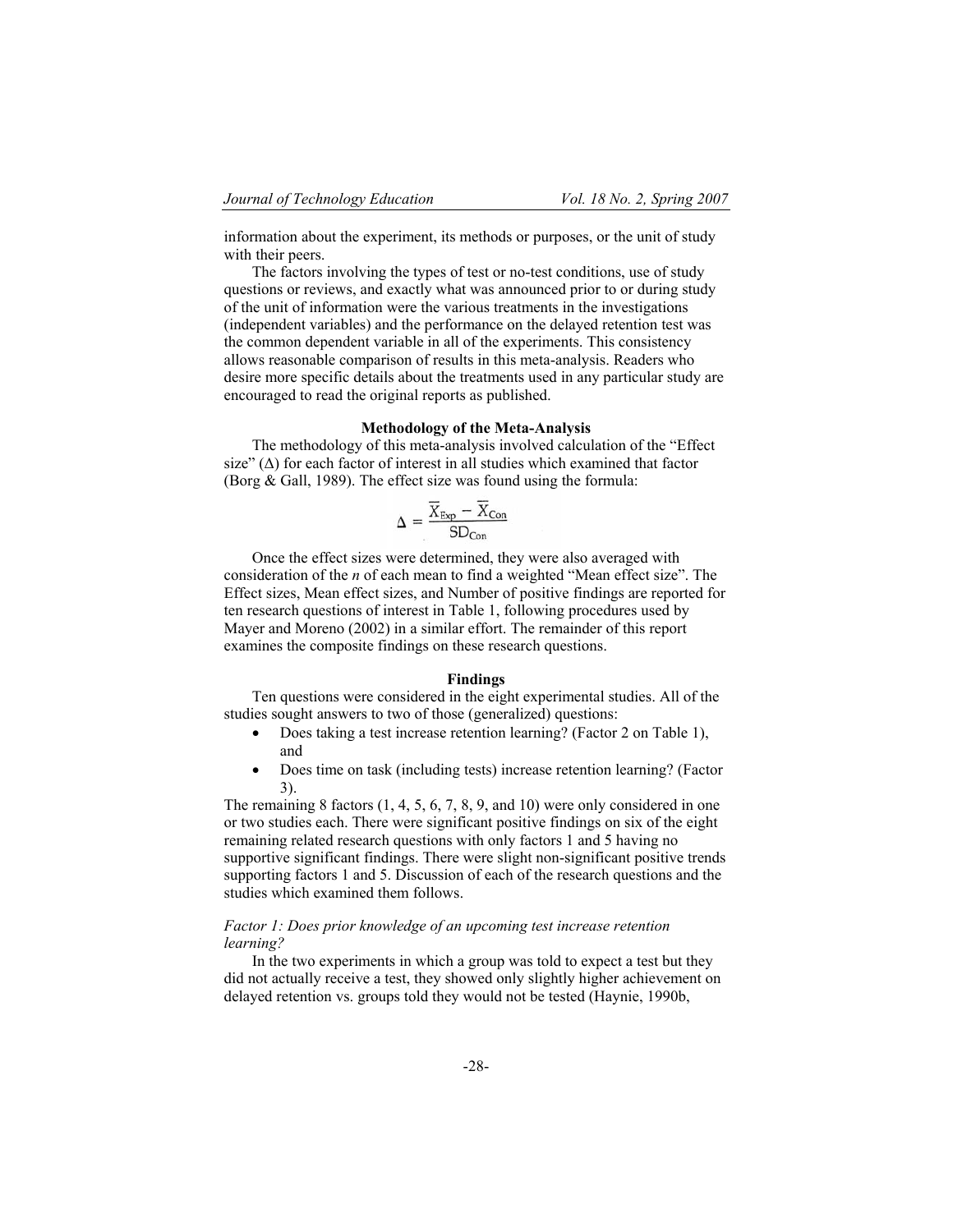# **Table 1**

*Effects of Tests on Retention Learning: Meta-analysis of Eight Experimental Studies.*

|                |                                                                                |                  | Mean   | Number of  |  |
|----------------|--------------------------------------------------------------------------------|------------------|--------|------------|--|
|                |                                                                                | <b>Effect</b>    | effect | positive   |  |
|                | <b>Findings &amp; Sources</b>                                                  | size $\Delta$    | size   | findings†  |  |
| $\mathbf{1}$   | Prior knowledge of upcoming                                                    |                  | 0.05   | $2$ of $2$ |  |
|                | tests increases retention                                                      |                  |        |            |  |
|                | learning                                                                       |                  |        |            |  |
|                | 1990b                                                                          | 0.01 NS          |        |            |  |
|                | 1997a                                                                          | $0.09$ NS        |        |            |  |
| 2              | Taking a test increases                                                        |                  | 0.76   | 8 of 8     |  |
|                | retention learning                                                             |                  |        |            |  |
|                | 1990b                                                                          | $0.54*$          |        |            |  |
|                | 1991                                                                           | $1.10*$          |        |            |  |
|                | 1994                                                                           | $0.90*$          |        |            |  |
|                | 1995                                                                           | $1.29*$          |        |            |  |
|                | 1997a                                                                          | $1.57*$          |        |            |  |
|                | 2003a                                                                          | $0.67*$          |        |            |  |
|                | 2003b                                                                          | 0.17 NS          |        |            |  |
|                | 2004                                                                           | $0.26$ NS        |        |            |  |
| 3              | Time on task (including tests)                                                 |                  | 0.85   | 8 of 8     |  |
|                | increases retention learning                                                   |                  |        |            |  |
|                | 1990b                                                                          | $0.60*$          |        |            |  |
|                | 1991                                                                           | $1.10*$          |        |            |  |
|                | 1994                                                                           | $0.90*$          |        |            |  |
|                | 1995                                                                           | $1.29*$          |        |            |  |
|                | 1997a                                                                          | $1.57*$          |        |            |  |
|                | 2003a                                                                          | $0.67*$          |        |            |  |
|                | 2003b                                                                          | $0.40*$          |        |            |  |
|                | 2004                                                                           | $0.26$ NS        |        |            |  |
| $\overline{4}$ | Take-home tests support                                                        |                  | 0.58   | $2$ of $2$ |  |
|                | retention learning                                                             |                  |        |            |  |
|                | 1991                                                                           | $1.08*$          |        |            |  |
|                | 2003b                                                                          | $0.08\;{\rm NS}$ |        |            |  |
| 5              | Take-home tests support                                                        |                  | 0.10   | $2$ of $2$ |  |
|                | retention better than in-class                                                 |                  |        |            |  |
|                | tests                                                                          |                  |        |            |  |
|                | 1991                                                                           | $0.05$ NS        |        |            |  |
|                | 2003b                                                                          | 0.14 NS          |        |            |  |
| $\dagger$      | Both significant findings and non-significant positive trends included in this |                  |        |            |  |

column

\* Indicates a significant difference found

NS Indcates no significant difference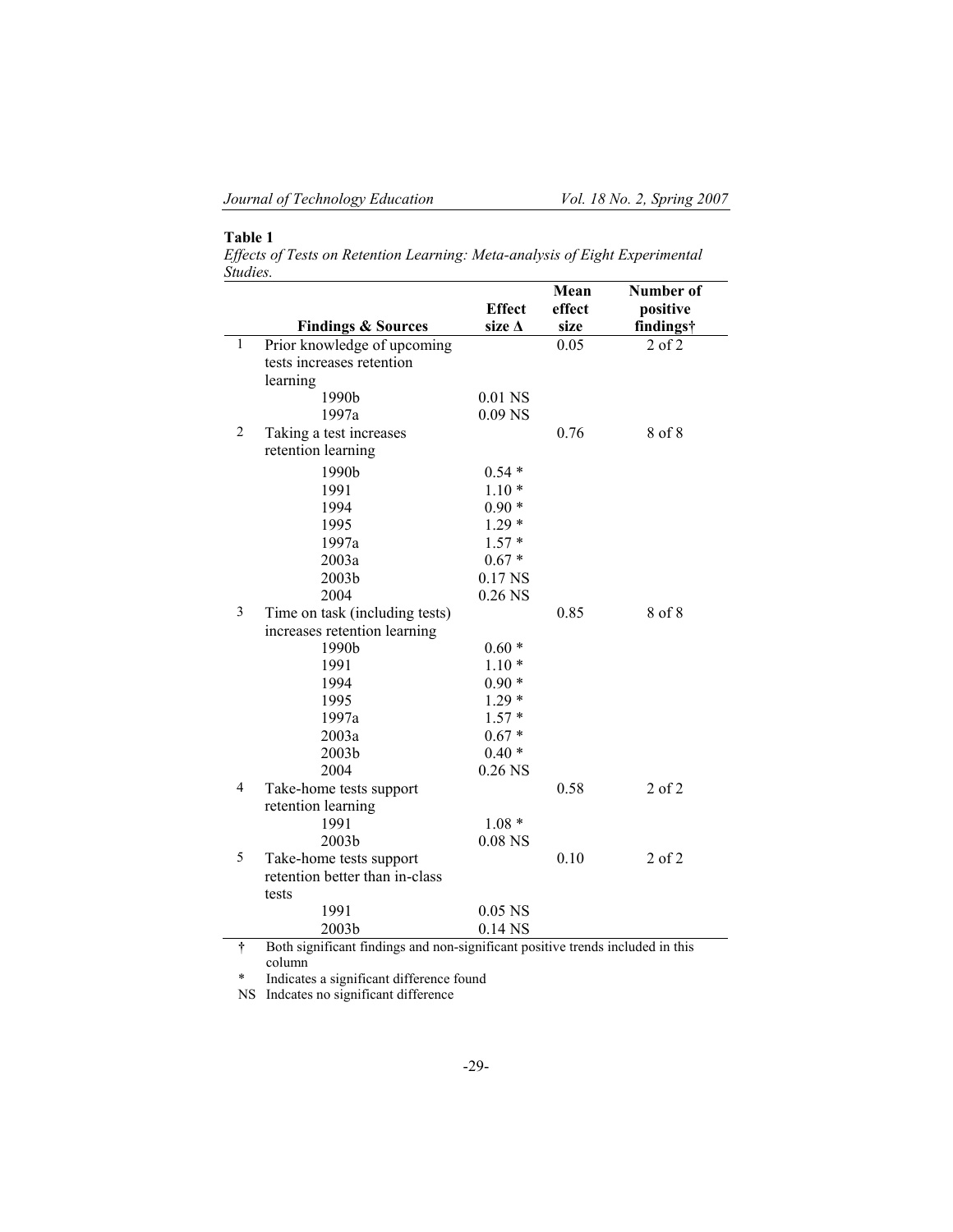# **Table 1** (continued)

*Effects of Tests on Retention Learning: Meta-analysis of Eight Experimental Studies.*

|    |                                                                                          |                    | Mean   | Number of  |
|----|------------------------------------------------------------------------------------------|--------------------|--------|------------|
|    |                                                                                          | <b>Effect</b>      | effect | positive   |
|    | <b>Findings and Sources</b>                                                              | size $\Delta$      | size   | findings†  |
| 6  | Take-home tests only support<br>retention of material actually<br>appearing on the tests |                    | 0.47   | $2$ of $2$ |
|    | 1991                                                                                     | 0.17 <sub>NS</sub> |        |            |
|    | 2003 <sub>b</sub>                                                                        | $0.76*$            |        |            |
| 7  | Short-answer tests support<br>retention learning                                         |                    | 0.66   | 1 of 1     |
|    | 1994                                                                                     | $0.66*$            |        |            |
| 8  | Post-test reviews support<br>retention learning                                          |                    |        | $1$ of $1$ |
|    | 1995                                                                                     | $0.34*$            |        |            |
| 9  | Matching tests support<br>retention learning                                             |                    | 0.90   | $1$ of $1$ |
|    | 2003a                                                                                    | $0.90*$            |        |            |
| 10 | Study questions support<br>retention learning                                            |                    | 0.85   | 1 of 1     |
|    | 2003 <sub>b</sub>                                                                        | $0.85*$            |        |            |

**†** Both significant findings and non-significant positive trends included in this column

Indicates a significant difference found

NS Indcates no significant difference

1997a). This seems counter intuitive because one would assume that students study more diligently when they expect a test than when they do not—the anticipation of an upcoming test would logically drive students to study. It may well be true that immediately after instruction occurred, the groups who expected a test would have had more immediate knowledge in short term memory (having "studied up" for the expected tests). But that was not the point of these experiments; this research concerned delayed retention (defined as learning lasting 3 weeks after instruction). Though there was a very small amount of positive trend favoring the groups who thought they would be tested over those who knew they would not be tested, it appears that no significant amount of meaningful learning was achieved merely because of the anticipation of a test. In both of these studies, however, Factor 2 clearly shows that students who actually did take the announced test did retain significantly more information following the three-week delay period. So, the mere threat of an upcoming test does not increase retention learning unless a test is actually administered.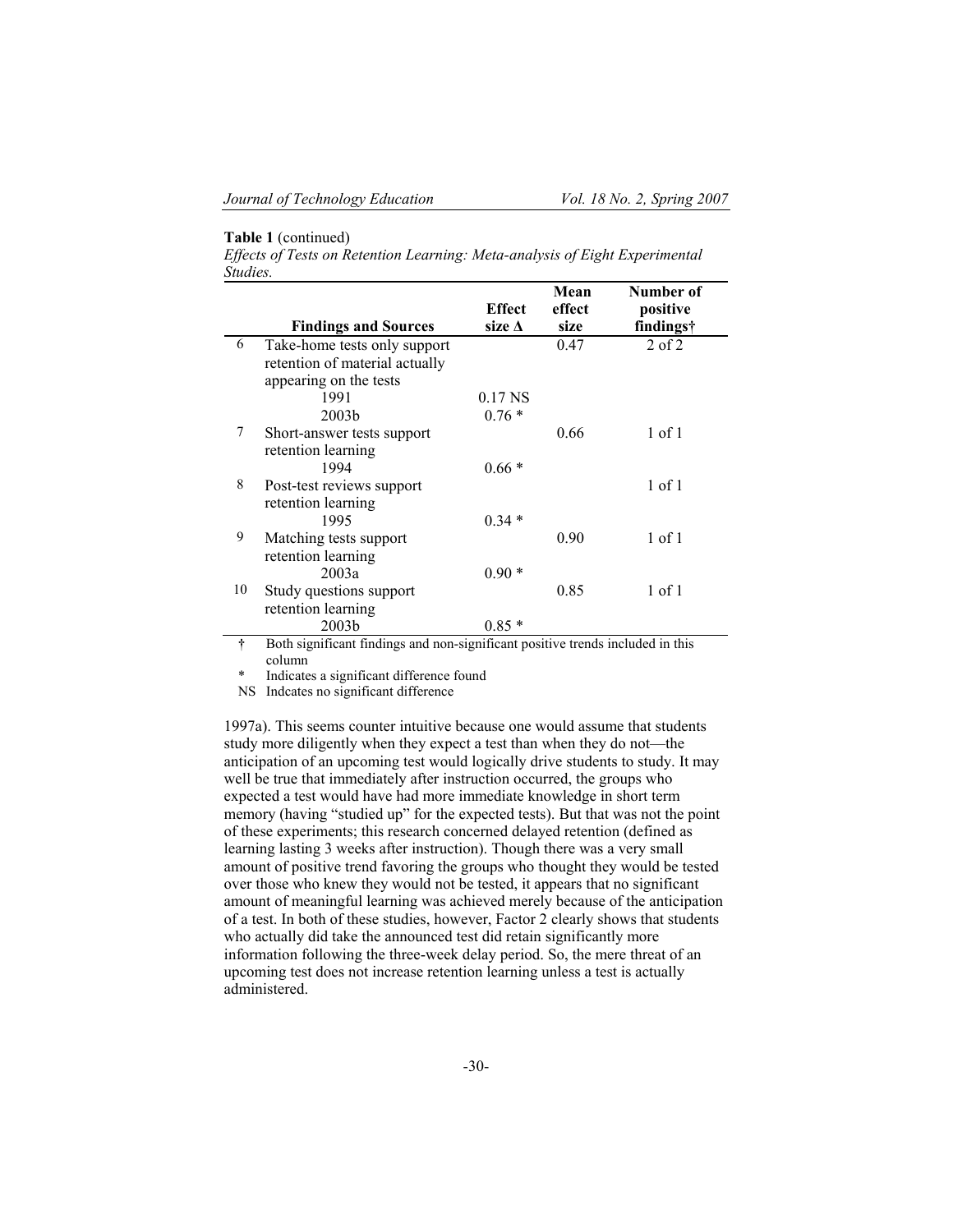### *Factor 2: Does taking a test increase retention learning?*

This was the most important factor of consideration in all of the experiments examined. Six of the eight experiments had significant positive results of varying magnitude supporting the premise that taking a test increases retention learning. In the other two studies there were non-significant trends supporting this premise as well. It appears that, regardless of the type of tests used, the act of taking a test helps move information from short term memory to a deeper level. Whether this effect is caused by the mere fact that taking a test provides one additional opportunity for rehearsal or there is some unknown factor (such as the kinesthetic act of writing the answers) at work was not determined by this series of studies and that may be a fruitful topic for further investigations.

# *Factor 3: Does time on task (including tests) increase retention learning?*

This showed positive significant findings in all but one of the studies (Haynie, 2004) and logically follows the findings on Factor 2. In addition to test taking (any type of test), both reviews and use of study questions were shown to aid in retention. The one study that failed to have significant findings on this issue did show a supportive non-significant trend. This finding is in harmony with those in a broad spectrum of the research literature in education—time on task does support both short term and retention learning.

#### *Factor 4: Do take-home tests support retention learning?*

The findings on this factor were mixed. The 1991 study had a high positive and significant finding while the 2003b study only supported take-home tests with a very slight non-significant trend (nearly neutral). These research questions were answered on the basis of the total 30-item delayed retention test results. The two subscales within the tests (previously tested information, and novel information) were used to investigate Factors 5 and 6.

#### *Factor 5: Do take-home tests support retention better than in-class tests?*

The 1997a study included a simple survey in which students claimed that they prefer take-home tests (80%) but they admitted that other types of tests were more accurate for evaluation (77%). Some students say they learn more with take-home tests but that claim was not fully supported in these experiments. Both of the studies that examined this question (1991 and 2003b) had slightly positive non-significant trends in support of take-home tests over in-class tests on the whole. But closer examination of the findings in these studies on the subtests of previously tested and novel information showed that these gains were entirely due to higher performance on the previously tested information while their performance was actually lower on the novel information. To fully sort out the meaning of this finding Factor 6 must also be examined.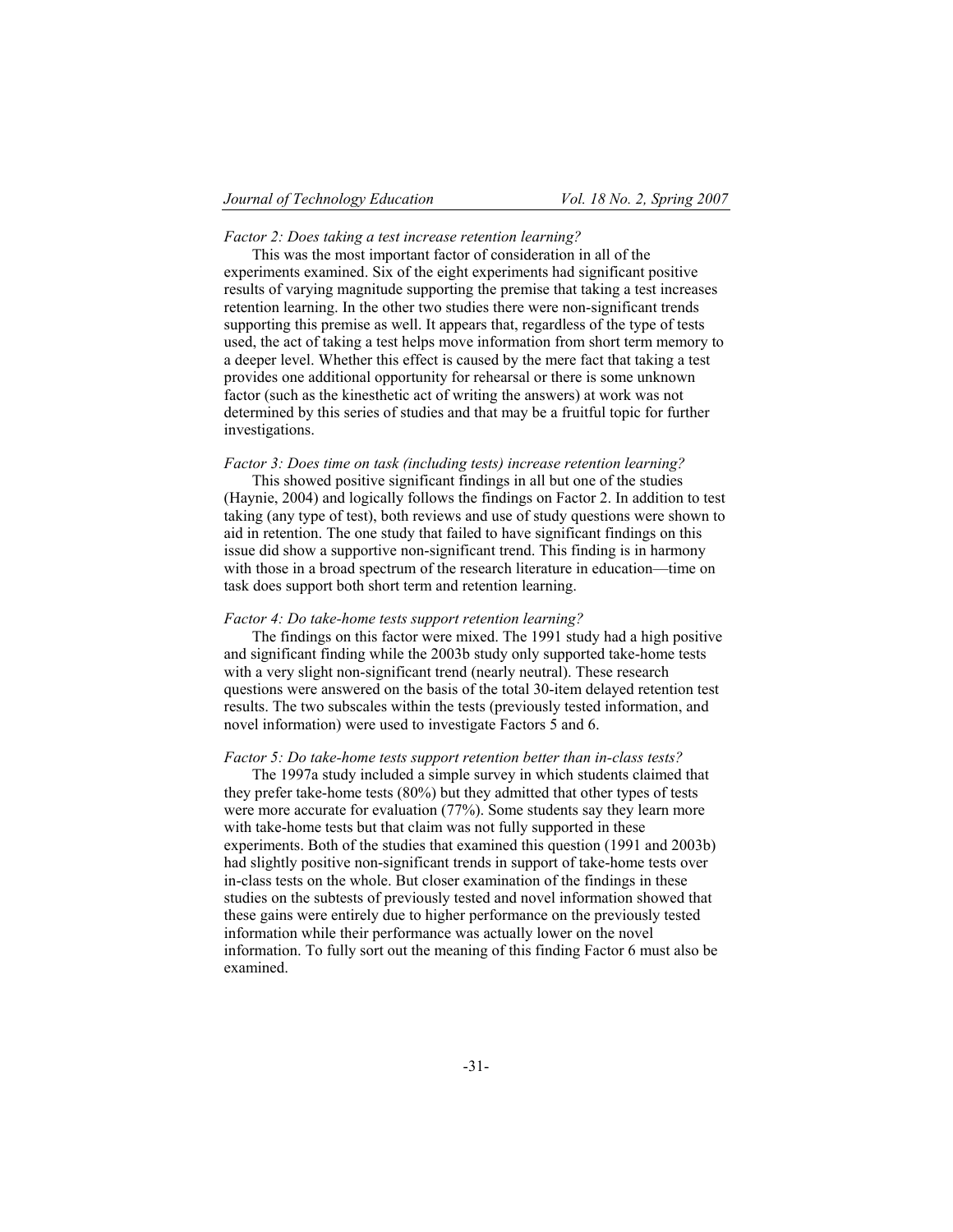# *Factor 6: Do take-home tests only support retention of material actually appearing on the tests?*

The findings in both of these studies on the subtest of novel information (information that was not reflected on either the in-class or take-home versions of the immediate test) showed that the in-class groups outperformed the takehome groups. In the 1991 study, this was only a non-significant positive trend, but the 2003b study had a clear positive significant finding showing that the groups who were tested in-class had studied the material more fully while the take-home groups had apparently merely hunted for the answers to the specific questions appearing on their take-home tests.

### *Factor 7: Do short-answer tests support retention learning?*

The only study examining this factor (1994) had a positive significant finding. In that study, however, the groups who took multiple-choice tests scored even (significantly) higher than the short-answer test groups.

# *Factor 8: Do post-test reviews support retention learning?*

Only the 1995 study asked this question and it had a significant positive finding. Teachers who invest the time to return tests and review them with students provide additional time on task in addition to the reinforcement value this practice affords. The following quotation from the 1995 study set the stage for this investigation:

One aspect of testing which has received little attention in the literature is the usefulness of post-test reviews. After a test is administered and scored, the instructor typically returns the test to students or provides knowledge of results so that students can see their progress in the course. If the test is actually returned, students may be allowed to ask questions about items they missed, the instructor may review the entire test, or no additional information may be given. Reviewing the entire test is time-consuming, but it may be a justifiable use of class time if significant retention learning occurs due to the review. Alternatively, if retention learning is not enhanced by post-test reviews, then they are a waste of valuable class time. Some researchers have questioned the value of in-class tests and asserted that assignments done at home and other sorts of time on-task work could be equally or more beneficial in promoting learning (Faw & Waller, 1976; Haynie, 1990[b]; Gay & Gallagher, 1976). For those who hold this view, post-test reviews would seem an inexcusable waste of valuable learning time. (Haynie, 1995, p. 80)

The gain shown in this study was beyond the gains already documented from anticipating and then taking a test because the Effect size of .34 was found by contrasting the group that took a test and then had the review against the group that only took the test. By reexamining Factor 2 (in Table 1) it may be seen that both of these groups had already outscored the no-test control group by a high significant Effect size of 1.29. It would not be legitimate to combine these two Effect sizes by merely adding them, but it is clear that if taking the test results in an Effect size of 1.29 and then there is a further increase due to the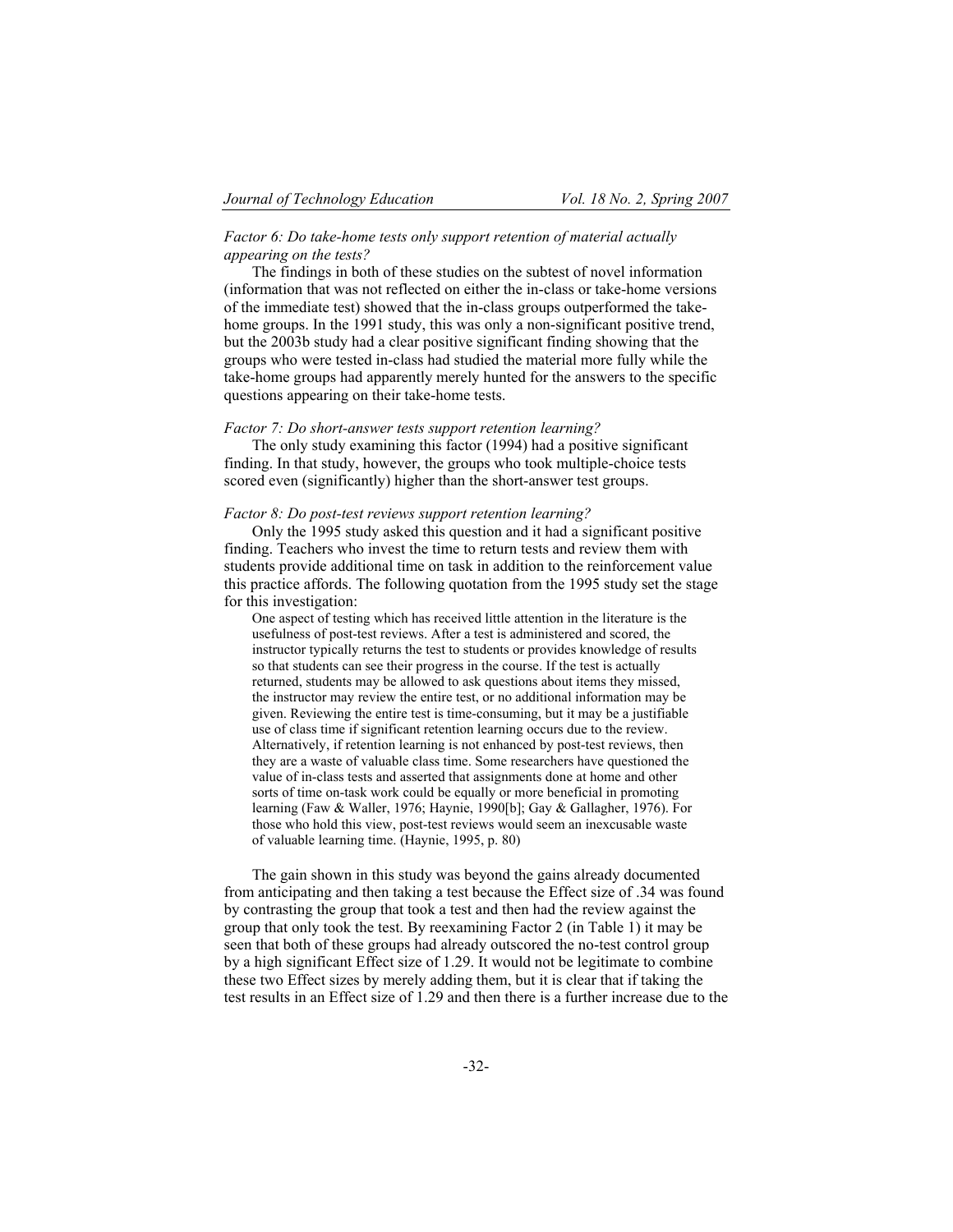post-test reviews as documented by the .34 Effect size favoring the review group, the combined benefits of a test followed by a review are considerable.

### *Factor 9: Do matching tests support retention learning?*

Yes, the 2003a experiment had a significant positive finding which showed that matching tests do support retention of the information tested. In fact, in this single study, there was even a small significant difference in the scores of the two tested groups which favored the matching test group over the multiplechoice test group, but the actual difference in the means of the scores was so small that it would be of no practical significance. No claim for superiority of matching tests was made in the conclusions of this study—both matching and multiple-choice tests were reported to support retention learning.

# *Factor 10: Do study questions support retention learning?*

The study that considered this question used two groups with the exact same treatment but with different names. In the 2003b study, one of the groups took the take-home test and another group was given the same exact set of questions with the heading "Study Questions." They were not told that other groups had the same information as was on the take-home test. When tested three weeks later, the group with the study questions outperformed all of the other groups (even the in-class test group) despite the fact that they were not actually tested. It is presumed that these students, unlike the take-home test students, did in fact read the entire study booklet, studied it broadly, and then used the study questions as an aid to further review and study. They did expect that a test was forthcoming, but they were not actually tested, so they likely prepared as well as the in-class test group or (apparently) better.

#### **Conclusions and Recommendations**

Ten factors were examined in this series of eight related experiments. The methods of the studies were similar except for the treatments related to immediate testing. The dependent variable in all of the studies was a delayed retention test that was common to all groups in all of the studies, enabling clear comparisons among the studies. The instructional materials and tests all concerned technical subject matter about "high tech" materials used by NASA and their applications beyond the space program. The tests went beyond mere memorization of facts to also represent levels 2 and 3 of Bloom's taxonomy: Comprehension and Application. All ten of the factors were found to have some supportive findings, though for two of them the support was merely nonsignificant trends in each. The remaining 8 factors all had at least one study with a significant supportive finding. No negative findings were present. The ten factors and the findings related to them are discussed fully in the preceding section of this article.

The most persuasive evidence among the eight studies was support for the hypotheses that taking a test on material studied and increased time on task (whether in the form of a test or other activities such as reviews or use of study questions) both result in increased retention learning by students. Even given the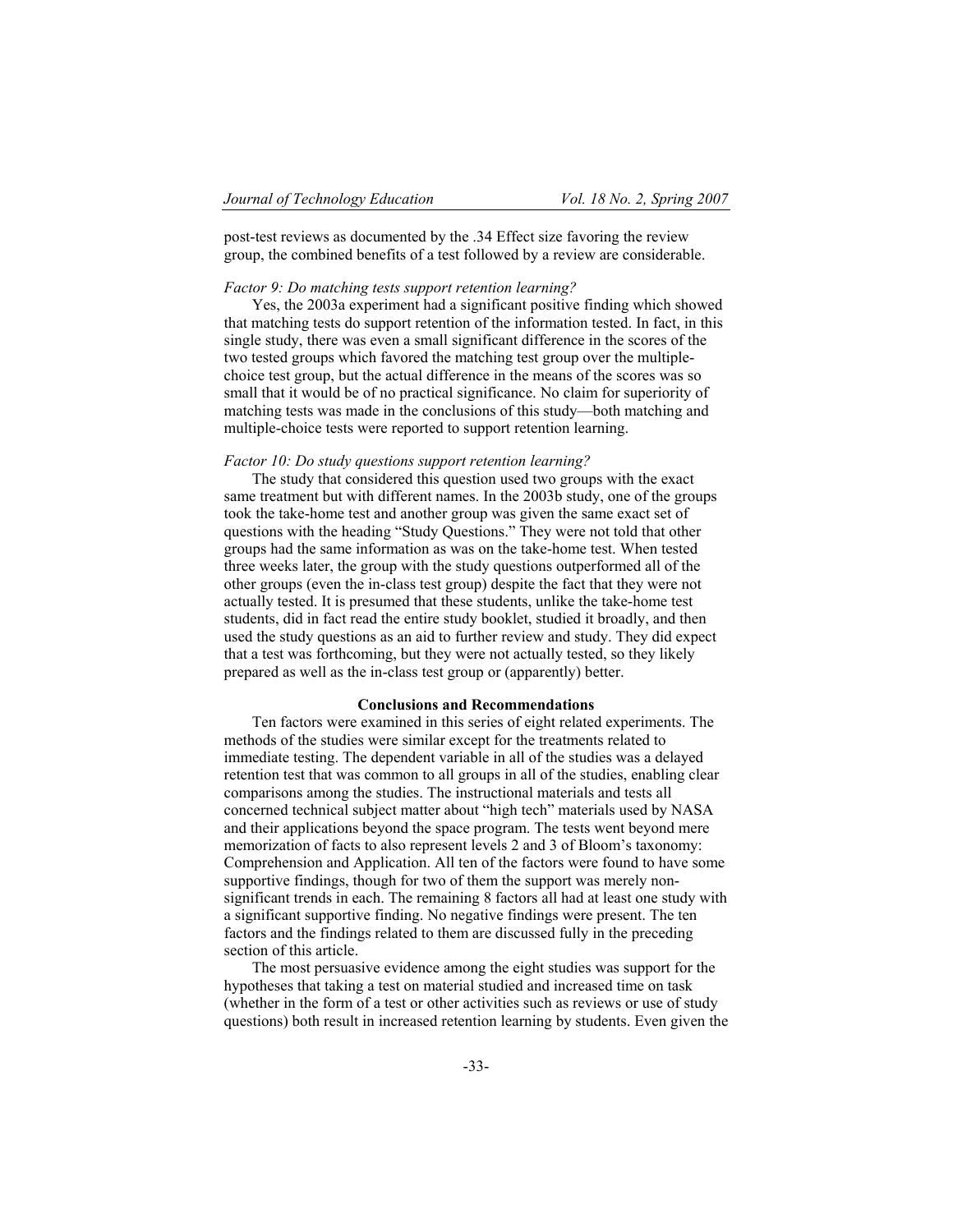hands-on nature of much of the learning in technology education courses, the cognitive learning is best assessed with traditional classroom tests and it is important to maximize the learning value of the time spent in testing. Further, delayed retention learning, as evaluated in these experiments, is of far more value than the short term recall evidenced when students take a test for which they have recently "crammed." If all of the findings of this meta-analysis and the individual studies are considered together, it would appear that the best practice for increasing retention learning of students would be a well orchestrated protocol in which:

- 1. An upcoming in-class test is announced at the time the unit of study commences.
- 2. Study questions reflecting about 2/3 of the test are provided. The study questions should be alternate versions of the actual test items they reflect.
- 3. The test should be administered as promised.
- 4. In the first class session following test administration, the test should be returned after it has been graded and a thorough post-test review should be conducted in which students see their scores and are allowed to ask follow-up questions about items that they missed.

This recommended procedure does require a lot of class time and diligence by the teacher to grade tests as soon as possible after they are given. It is also understood that some students may become alienated or even argumentative if they feel that ambiguous or "tricky" items have harmed their score and their eventual course grade. Though such moments would be uncomfortable, the prudent teacher will then follow the recommendations in previous works (Haynie, 1983, 1992, and 1997b, or any text on test construction) to improve the weak or flawed items for the benefit of future students. These and other previous studies have shown that teacher-made classroom tests, though valuable for many reasons, often have serious flaws. Only when well prepared tests are administered properly, graded quickly, and reviewed effectively will the maximum gains in retention learning be achieved by students. This is a large investment of time and effort by both teachers and students, but if learning is not aided by testing, the testing itself is a waste of resources and time. Only important cognitive learning should be treated in this thorough manner, but if facts, concepts, or abilities to apply learning to novel situations are truly important for accomplishing technology course objectives, this holistic approach will enhance the likelihood of students retaining what they learn.

Future studies in this vein should examine questions related to instruction and testing via computers, testing issues in distance learning settings, and follow-up investigations to determine what it is about taking a test that supports retention. Perhaps there are ways to further enhance those particular elements or actions that support the retention learning gains more efficiently. Testing will remain a value-charged issue worthy of future research. At present there is a trend toward the evaluation of many more learning products and activities via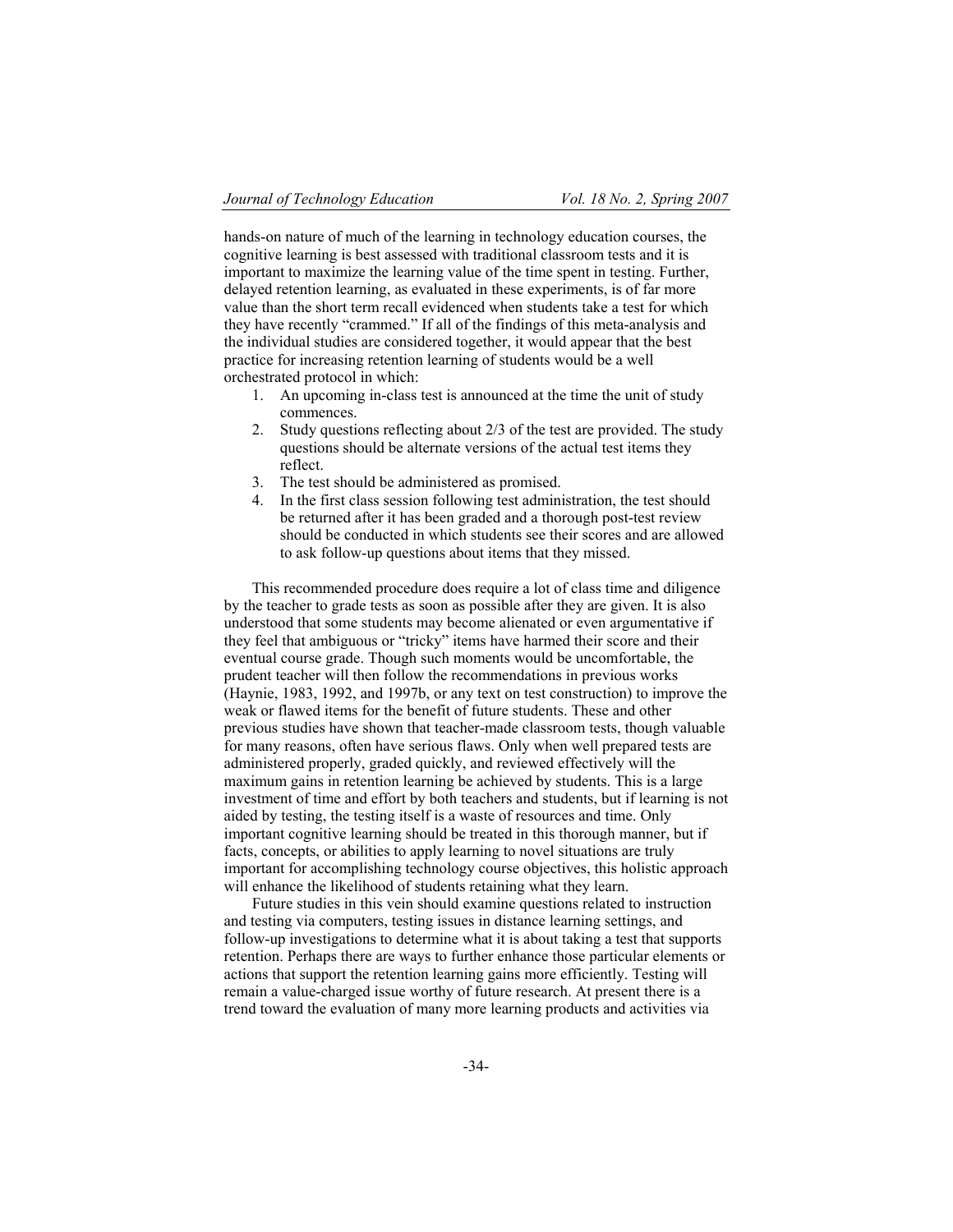rubrics and other means that draw attention away from traditional tests. Nonetheless, classroom tests will remain a very prominent feature of education (including technology education) for the foreseeable future and educators should invest the time to use them well.

# **References**

- Borg, W. R., & Gall, M. D. (1989). *Educational Reseach: An Introduction*. 5th ed. New York: Longman.
- Burdin, J. L. (1982). Teacher certification. In H. E. Mitzel (Ed.), *Encyclopedia of education research* (5th ed.) New York: Free Press.
- Carter, K. (1984). Do teachers understand the principles for writing tests? *Journal of Teacher Education, 35*(6), 57-60.
- Denny, J. D., Paterson, G. R., & Feldhusen, J. F. (1964). Anxiety and achievement as functions of daily testing. *Journal of Educational Measurement, 1*, 143-147.
- Duchastel, P. (1981). Retention of prose following testing with different types of test. *Contemporary Educational Psychology, 6*, 217-226.
- Faw, H. W., & Waller, T. G. (1976). Mathemagenic behaviors and efficiency in learning from prose. *Review of Educational Research, 46*, 691-720.
- Fleming, M., & Chambers, B. (1983). Teacher-made tests: Windows on the classroom. In W. E. Hathaway (Ed.), *Testing in the schools: New directions for testing and measurement, No. 19* (pp.29-38). San Francisco: Jossey-Bass.
- Gay, L., & Gallagher, P., (1976). The comparative effectiveness of tests versus written exercises. *Journal of Educational Research, 70*, 59-61.
- Gullickson, A. R., & Ellwein, M. C. (1985). Post hoc analysis of teacher-made tests: The goodness-of-fit between prescription and practice. *Educational Measurement: Issues and Practice, 4*(1), 15-18.
- Haynie, W. J. (2004). Effects of pre-tests and post tests on delayed retention learning in technology education. *North Carolina Journal of Technology Teacher Education, VI,* 14-21.
- Haynie, W. J. (2003a). Effects of multiple-choice and matching tests on delayed retention learning. *Journal of Industrial Teacher Education, 40*(2), 7-22.
- Haynie, W. J. (2003b). Effects of take-home tests and study questions on delayed retention learning. *Journal of Technology Education, 14*(2), 6-18.
- Haynie, W. J. (1997a). Effects of anticipation of tests on delayed retention learning. *Journal of Technology Education, 9*(1), 20-46.
- Haynie, W. J. (1997b). An analysis of tests authored by technology education teachers. *Journal of the North Carolina Council of Technology Teacher Education, 2*(1), 1-15.
- Haynie, W. J. (1995). In-class tests and posttest reviews: Effects on delayedretention learning. *North Carolina Journal of Teacher Education. 8* (1), 78- 93.